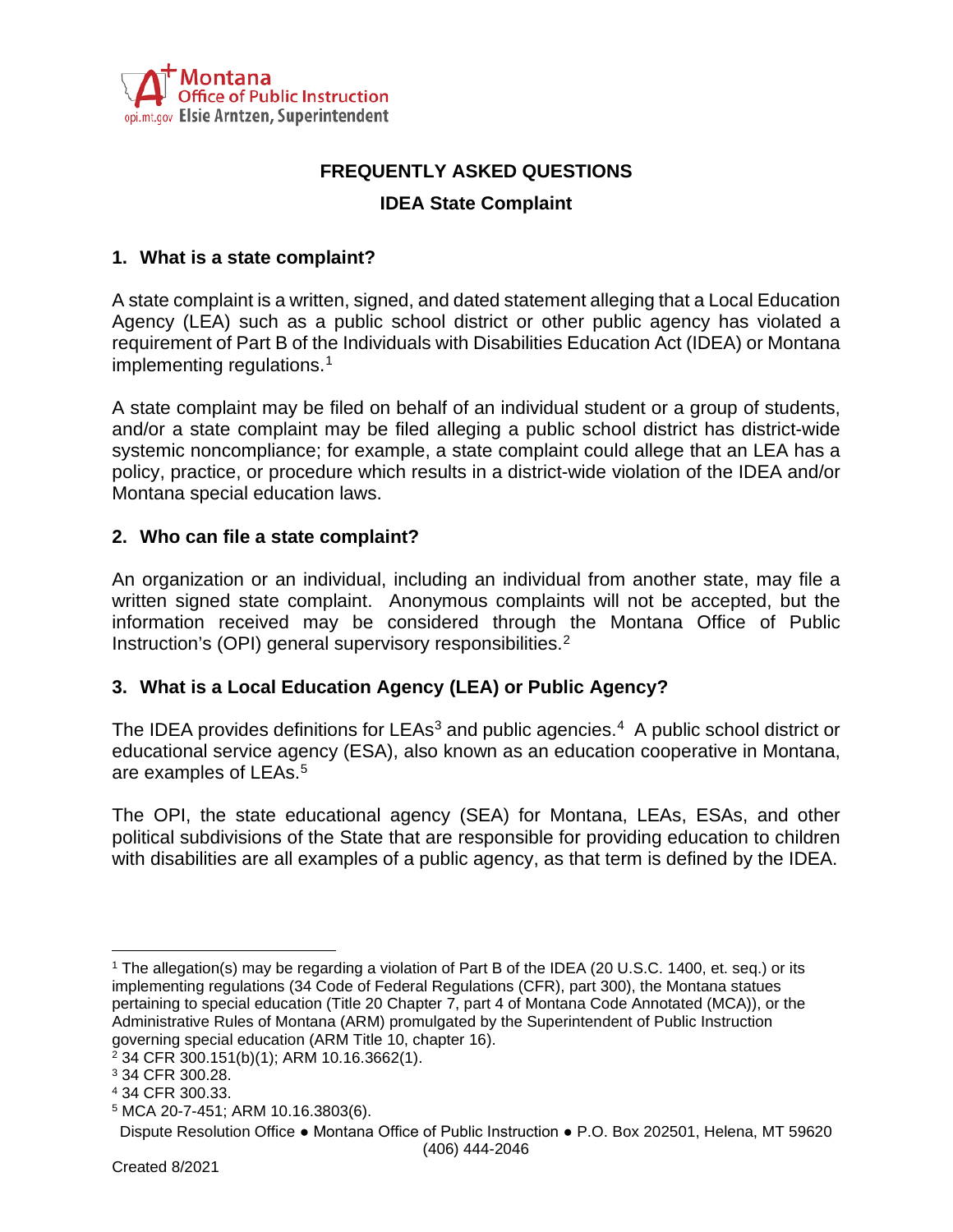# **4. Who is considered a parent?**

Under the IDEA, the term "parent" means:

1. a biological or adoptive parent of a student;

2. a foster parent;

3. a guardian, generally authorized to act as the student's parent or authorized to make educational decisions (but not an employee of the state if the student is a ward of the state);

4. a person acting in the place of a biological or adoptive parent, such as a grandparent or stepparent with whom the student lives (such as a caretaker relative) or a person legally responsible for the child's welfare; or

5. a surrogate parent who has been appointed in accordance with 34 CFR 300.519 and 20-7-461 MCA.

The biological or adoptive parent, when attempting to act as a parent under IDEA or when more than one party is qualified, is presumed to be the parent, unless such parent does not have legal authority to make educational decisions.

A foster parent may act as a parent under IDEA if the natural parents' authority to make educational decisions on the student's behalf has been extinguished under state law and the foster parent: (a) is willing to make the educational decisions required of parents under IDEA; and (b) has no interest that would conflict with the interests of the student.

However, if a judicial decree or order identified a specific person or persons under 1-4 above to act as the parent, then that person shall be determined to be the "parent" for IDEA special education purposes. A judicial order which identified only an agency or organization is not sufficient to allow any representative of that agency/organization to act as the parent.[6](#page-1-0)

# **5. What if the person filing the complaint is not the parent of the student?**

The OPI is still required to follow the same procedures to resolve the complaint. However, if the person filing the complaint is not the student's parent, or if the student has reached the age of majority (18 years old in Montana), the state complaint must include consent for the release of information to the complainant, signed by the student's parent or the student, if age 18 or older, before any information will be shared with the complainant. If consent for release of information is not provided, then no personally identifiable information will be shared with the complainant. [7](#page-1-1)

<span id="page-1-0"></span><sup>&</sup>lt;sup>6</sup> 34 CFR 300.30; 34 CFR 300.519; MCA 20-5-501 through 503; MCA 20-7-461; ARM 10.16.3504<br><sup>7</sup> 34 CFR 300.9; 34 CFR 300.622; 34 CFR 99.30; OSEP, *Dispute Resolution Procedures under Part B of* 

<span id="page-1-1"></span>*the IDEA*, Question B-11 (July 23, 2013).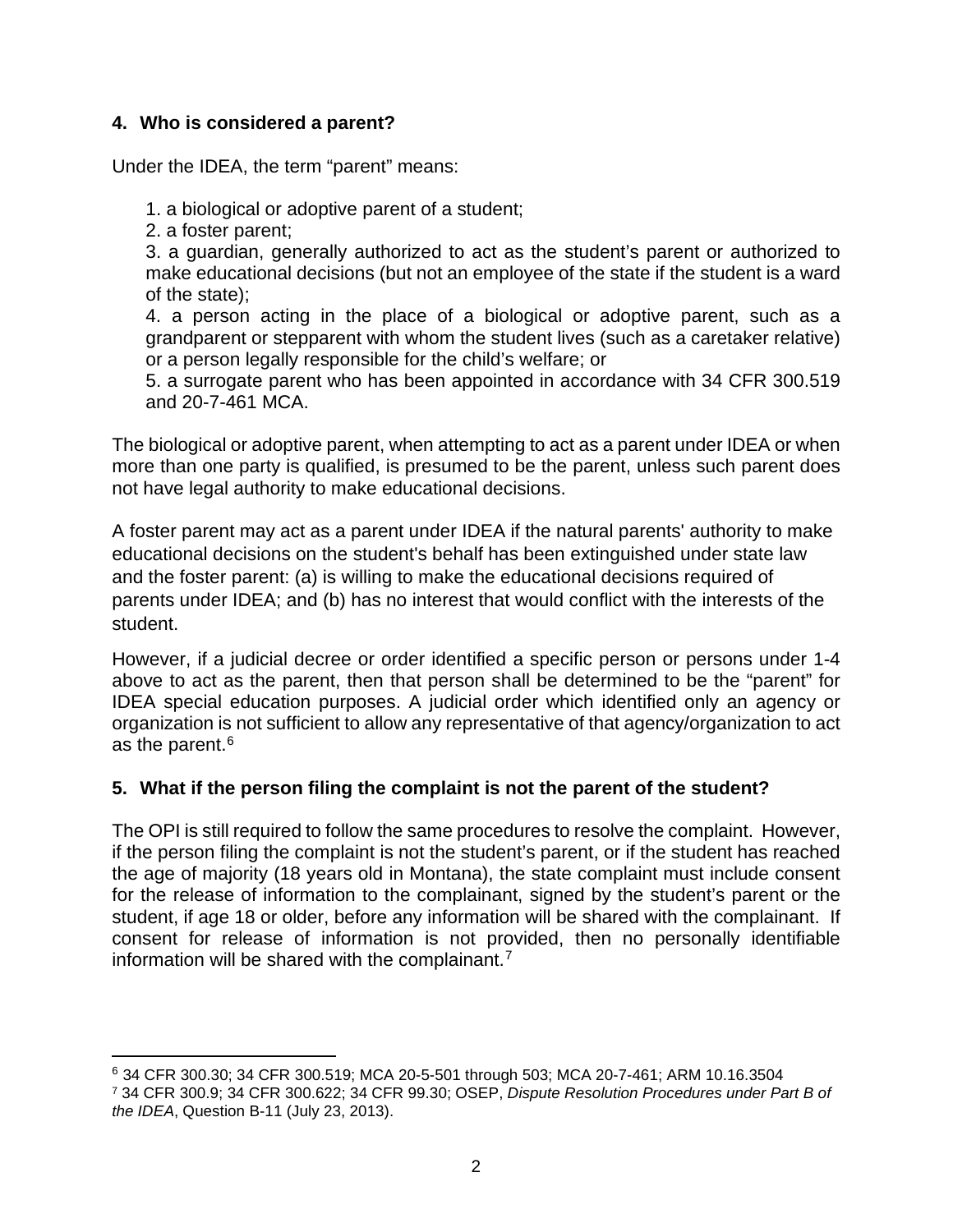# **6. Is there a specific form for filing a state complaint?**

No. Complainants may use the OPI state complaint form or another method such as a written statement or letter as long as it contains the required information.<sup>[8](#page-2-0)</sup>

# **7. What information must be included in a state complaint?**

A state complaint against a local education agency (LEA) or public agency for alleged violation of the provisions of Part B of the IDEA or Montana implementing regulations<sup>[9](#page-2-1)</sup> must include the following:

(a) allege a violation that occurred not more than one year prior to the date the complaint is filed;

(b) state the name and address of the affected child, if applicable, and the name of the school or public agency where the violation allegedly occurred;

(c) contain a statement that the agency has violated a requirement of federal or state special education laws or regulations;

(d) state the nature of the problem and the facts on which each allegation is based; and

(e) state a proposed resolution of the problem to the extent known and available to the complainant.

# **8. Where is a state complaint filed?**

The state complaint must be signed and filed with the OPI Dispute Resolution Office, Office of Public Instruction, P.O. Box 202501, Helena, Montana 59620-2501. A copy of the complaint must be provided by the complainant to the LEA or public agency.[10](#page-2-2)

# **9. Can complainants allege a violation that occurred more than one year prior to the date the complaint is filed, if the allegation is for a continuing violation?**

No. Montana's administrative rule states the allegation must occur within one year of the date the complaint is filed. Although an alleged violation may have first occurred prior to the one-year look back period, the investigation and possible corrective action will only cover the one-year timeframe.

# **10.Can a state complaint be filed by email or other electronic means?**

No. The OPI Dispute Resolution Office does not accept electronic filing of state complaints.

<span id="page-2-0"></span><sup>8</sup> 34 CFR 300.509.

<span id="page-2-2"></span><span id="page-2-1"></span><sup>9</sup> Part B of the IDEA (20 U.S.C. 1400, et. seq.) or its implementing regulations (34 Code of Federal Regulations (CFR), part 300), the Montana statues pertaining to special education (Title 20 Chapter 7, part 4 of Montana Code Annotated (MCA)), or the Administrative Rules of Montana (ARM) promulgated by the Superintendent of Public Instruction governing special education (ARM Title 10, chapter 16).  $10$ ARM 10.16.3662(1)-(3).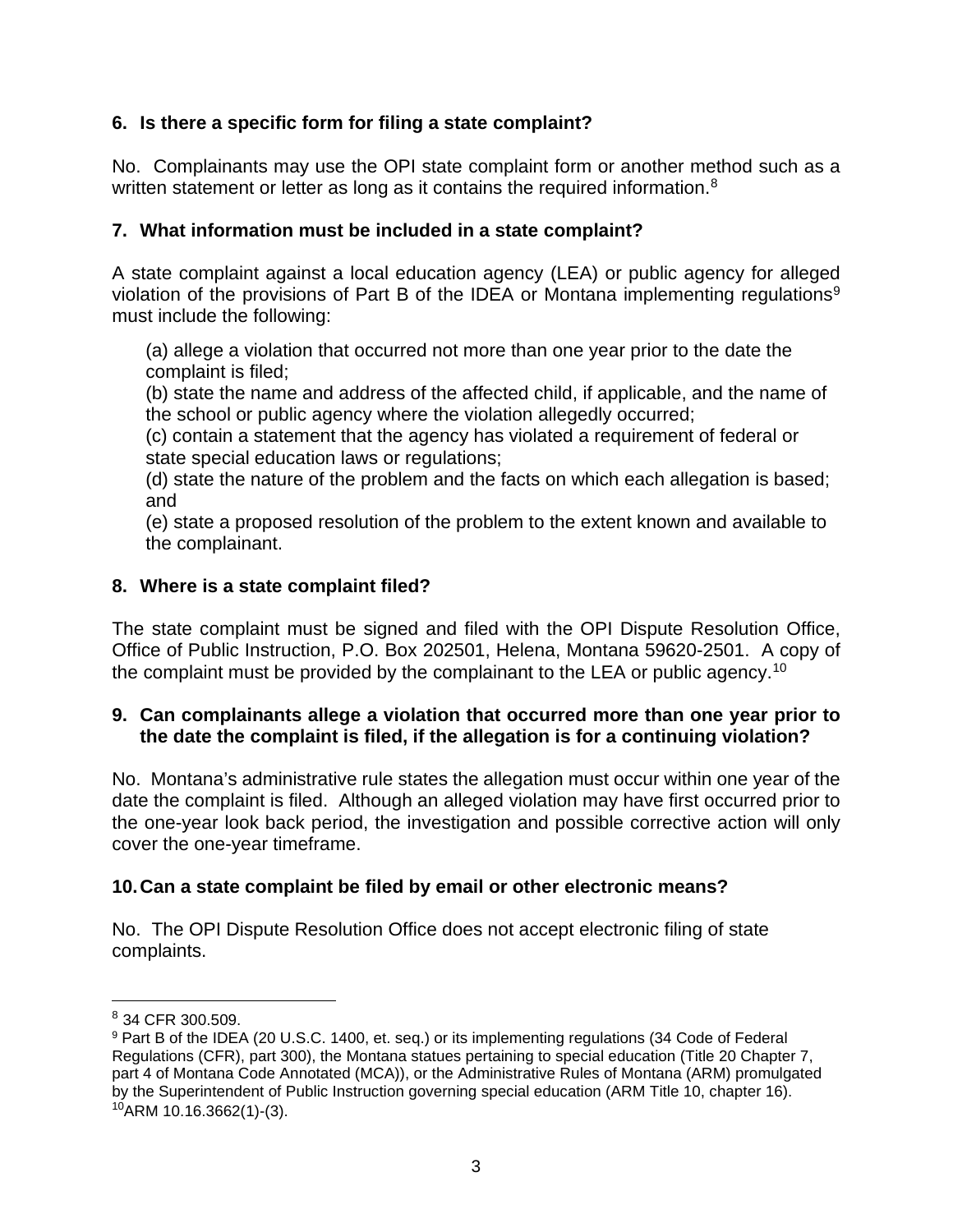#### **11.When is the state complaint considered to be filed and why is the filing date important?**

A state complaint is considered filed when the OPI Dispute Resolution Office receives it. The filing date will begin the 60-day time limit for completion of the state complaint procedures and issuance of a final report.[11](#page-3-0)

## **12.What if a state complaint does not contain all the required elements upon filing?**

If a complaint is submitted without all the required contents discussed in Question 7, depending on what is missing, the complaint may be dismissed or held until the missing content is received. The OPI Dispute Resolution Office will send a letter to the complainant explaining deficiencies or dismissing the complaint. If a complaint is dismissed, the complainant may resubmit the complaint, providing the missing content. Timeframes associated with the filing of the complaint will not commence until all the required content is provided.[12](#page-3-1) 

## **13.What if a copy of the state complaint is not provided to the LEA or public agency?**

Upon receiving the complaint, the OPI Dispute Resolution Office will contact the LEA or public agency to see if they received a copy of the complaint. If a copy was not provided, the OPI Dispute Resolution Office will provide a copy to the LEA or public agency via U.S. Mail. To determine the filing date of the complaint, three days shall be added to the date OPI mails the complaint to the LEA or public agency.<sup>[13](#page-3-2)</sup>

### **14.What happens after the state complaint is filed?**

The OPI Dispute Resolution Office reviews the complaint to ensure the required content is included and the school district or public agency received a copy of the complaint. Within 10 calendar days of filing, the OPI Dispute Resolution Office sends notice to the parties that a complaint has been filed. If the complainant is a parent alleging a violation related to the identification, evaluation, or educational placement of a student with a disability or a denial of free appropriate public education (FAPE), the notice will inform the parent of the right to request a [due process hearing.](http://opi.mt.gov/Educators/School-Climate-Student-Wellness/Special-Education/Dispute-Resolution/Due-Process-Hearing)

The notice will also inform the parties the Early Assistance Program (EAP) has up to 15 business days from the date the complaint is filed to assist the parties in resolving the dispute.<sup>[14](#page-3-3)</sup> Often, by the time the parties receive the notice, the EAP Director has already contacted the parties to begin the process. If the parties resolve the dispute during the

<span id="page-3-0"></span><sup>11</sup> 34 CFR 300.152(a) and 10.16.3662(8).

<span id="page-3-1"></span><sup>12</sup> OSEP, *Dispute Resolution Procedures under Part B of the IDEA*, Question B-15 (July 23, 2013); ARM 10.16.3662(3).

<span id="page-3-2"></span><sup>13</sup> OSEP, *Dispute Resolution Procedures under Part B of the IDEA*, Question B-15 (July 23, 2013); ARM 10.16.3662(3).

<span id="page-3-3"></span><sup>14</sup> ARM 10.16.3660(3) and 3662(5).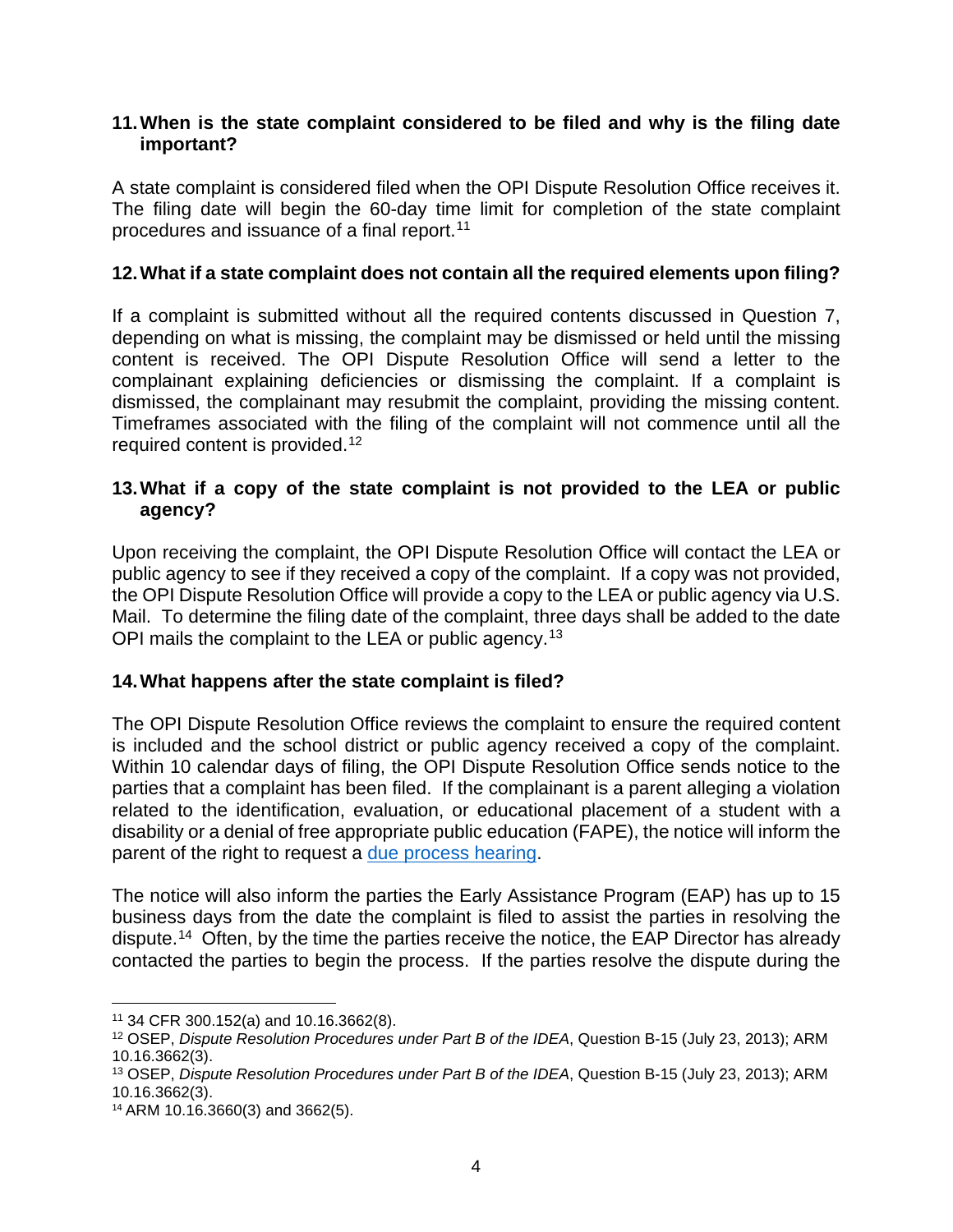15 days, typically a written agreement is signed setting out the resolution, and the complainant dismisses the complaint. If the EAP process is not successful, the school district or public agency is notified and requested to submit a written response to the OPI Dispute Resolution Office and the complainant within 10 calendar days. If necessary, the OPI Dispute Resolution Office will appoint a complaint investigator and may also ask the school district or public agency for specific documentation regarding the allegations.

If at any time the EAP director decides the attempt to mutually resolve the dispute would be futile, the OPI Dispute Resolution Office shall proceed with the complaint process.<sup>15</sup>

The parties may agree to extend the timeframe for the state complaint to continue pursuing resolution.[16](#page-4-1) The OPI Dispute Resolution Office will request written confirmation of an agreement for an extension of the time.<sup>[17](#page-4-2)</sup>

### **15.Can a parent and the LEA or public agency engage in IDEA mediation or IEP facilitation even though a complaint has been filed?**

Yes. The parties may (but do not have to) agree to extend the 60-day time limit for complaint resolution to engage in **mediation** or **IEP** facilitation. If the parties agree to extend the time limit, the OPI Dispute Resolution Office will request written confirmation.<sup>[18](#page-4-3)</sup>

## **16.What happens once the OPI Dispute Resolution Office receives the written response to the complaint?**

The complainant will have 10 calendar days to submit additional information, although not required. This can be done in writing or orally to the OPI Dispute Resolution Office. Upon receipt of the written response, the OPI Dispute Resolution Office initiates an investigation. If a complaint investigator has been appointed, the investigator will contact the parties directly with additional information regarding the investigation process. The complaint investigator will investigate the allegations of the complaint by conducting interviews with individuals who have knowledge of the allegations, reviewing student records and correspondence, and/or reviewing other information provided by the parties regarding the allegations. An on-site investigation may be conducted, if necessary, to resolve the issues in the complaint.[19](#page-4-4)

<span id="page-4-0"></span><sup>15</sup> ARM 10.16.3660(4).

<span id="page-4-1"></span><sup>16</sup> ARM 10.16.3660; ARM 10.16.3662(4)-(5), (8); 34 CFR 300.152(b)(1)(ii).

<span id="page-4-2"></span><sup>17</sup> 34 CFR 300.152(b)(1)(ii).

<span id="page-4-3"></span><sup>18</sup> 34 CFR 300.152(b)(1)(ii).

<span id="page-4-4"></span><sup>19</sup> ARM 10.16.3662(6)-(7).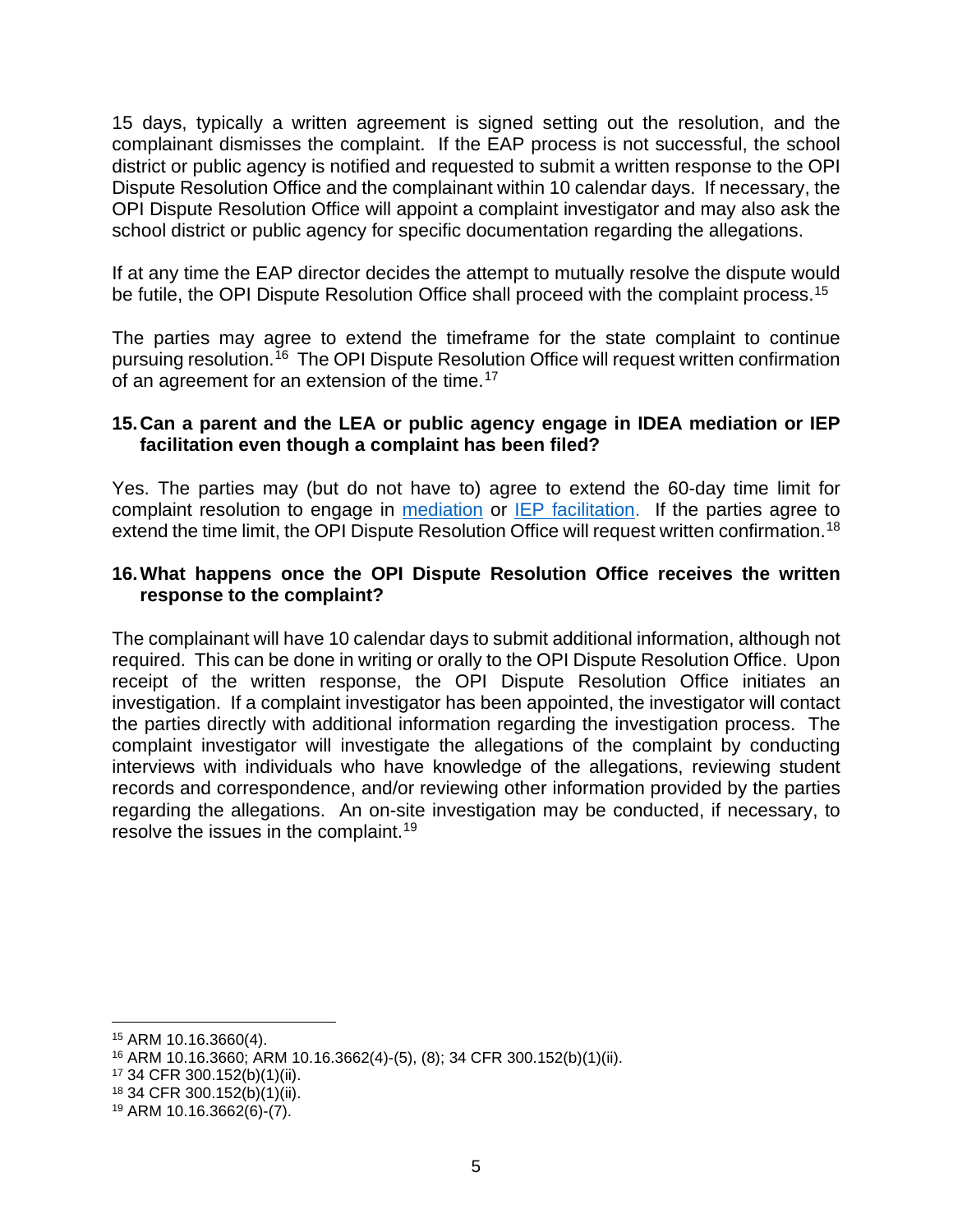# **17.Who is the complaint investigator and what does she or he do?**

A complaint investigator is a neutral fact finder. The complaint investigator is not an advocate for the parent, the LEA, or the public agency. A complaint investigator, who is knowledgeable about special education laws, is appointed by the OPI Dispute Resolution Office to investigate the alleged violations of federal or state special education law alleged in the complaint. The complaint investigator submits his or her findings to the OPI Dispute Resolution Office.

# **18.What happens after the investigation?**

If a complaint investigator is appointed, the investigator may have follow-up questions for the interviewees or may request additional documentation. The complaint investigator submits an investigation report to the OPI Dispute Resolution Office. A final report will be issued by the OPI Dispute Resolution Office within 60 days of the filing of the complaint, summarizing the allegations, listing findings of fact and conclusions, and including the reasons for the decision of compliance or noncompliance. If the report concludes an allegation is true, corrective actions will be required to address the needs of the child or group of children involved in the complaint. Corrective actions are issued along with timelines for implementation.<sup>20</sup> Although not an exhaustive list, examples of corrective actions include compensatory services, monetary reimbursement, required training for school personnel, and/or revisions of public agency policies or procedures. Remedies must ensure appropriate future provision of services for all children with disabilities.<sup>21</sup>

# **19.What happens if a written state complaint is filed that is also the subject of a due process hearing?**

If a state complaint contains the same issues that are also the subject of a due process hearing, the resolution of those same issues in the state complaint must be put on hold or set aside until the completion of the due process hearing. If the state complaint alleges other violations that are not at issue in the due process hearing, these allegations must be resolved within the state complaint resolution timeline.<sup>[22](#page-5-2)</sup>

# **20.Can the 60-day time limit for the state complaint process be extended?**

Yes. The parties may agree to extend the 60-day time limit for resolution of the state complaint. Additionally, the OPI Dispute Resolution Office may extend the timeframe, but only if exceptional circumstances exist. Whether a timeframe is extended for exceptional circumstances is determined on a case-by-case basis.[23](#page-5-3)

<span id="page-5-0"></span><sup>20</sup> ARM 10.16.3662(8)-(9).

<span id="page-5-1"></span><sup>21</sup> 34 CFR 300.151(b) OSEP, *Dispute Resolution Procedures under Part B of the IDEA*, Question B-30 (July 23, 2013).

<span id="page-5-2"></span><sup>22</sup> 34 CFR 300.152(c)(1).

<span id="page-5-3"></span><sup>23</sup> 34 CFR 300.152(b)(1).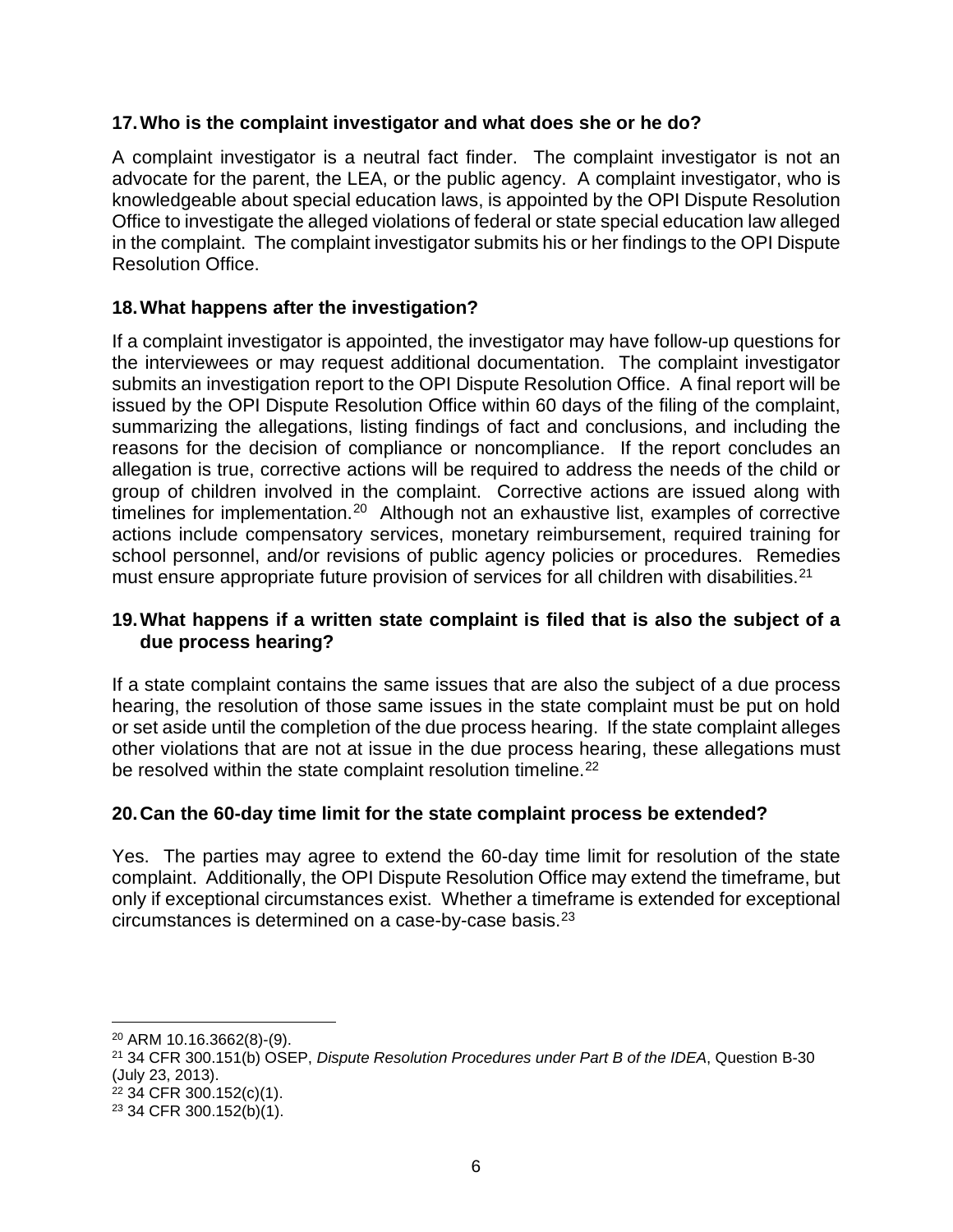### **21.If a state complaint final report orders corrective actions, what is the timeframe for completion?**

The state complaint final report will set forth specific timeframes for corrective actions. The OPI must ensure the ordered corrective actions are completed as soon as possible and within the timeframe specified, and in no case longer than one year of the OPI's identification of the noncompliance.<sup>24</sup>

## **22.What happens if an LEA or public agency does not comply with the ordered corrective actions?**

If the LEA or public agency has not implemented the corrective actions within the timelines required by the final report, the Superintendent of Public Instruction shall take appropriate sanctions, such as recommending to the Board of Public Education (BPE) that state education funds are withheld, denying in whole or part of IDEA Part B federal funds, or recommending to the BPE a change in accreditation status.[25](#page-6-1)

### **23.What happens if the complainant wants to withdraw the complaint after it is filed?**

A state complaint can be withdrawn at any time before the OPI issues its final report. The complainant must submit a written statement to the OPI Dispute Resolution Office indicating withdrawal of the complaint.

### **24.May a state complaint final report be reconsidered or is there an appeal process?**

No. There is no right to appeal a final report issued as the result of a state complaint.<sup>[26](#page-6-2)</sup>

### **25.Can a state complaint allege a public agency has failed to implement a due process hearing decision?**

Yes. A state complaint may be filed alleging a public agency failed to implement a due process hearing decision.[27](#page-6-3)

### **26.May a parent or district file a due process complaint after a state complaint final report has been issued? If so, what happens to any corrective actions issued in the state complaint final report?**

Yes. A parent or district may file a due process complaint after a state complaint final report is issued on the same or different issues, if it meets the requirements for filing a due process complaint. However, this will not delay the public agency or LEA's

<span id="page-6-0"></span><sup>24</sup> 34 CFR 300.600(e).

<span id="page-6-1"></span><sup>25</sup> ARM 10.16.3662 (11)-(12).

<span id="page-6-2"></span><sup>26</sup> ARM 10.16.3662(13).

<span id="page-6-3"></span><sup>27</sup> 34 CFR 300.152(c)(3).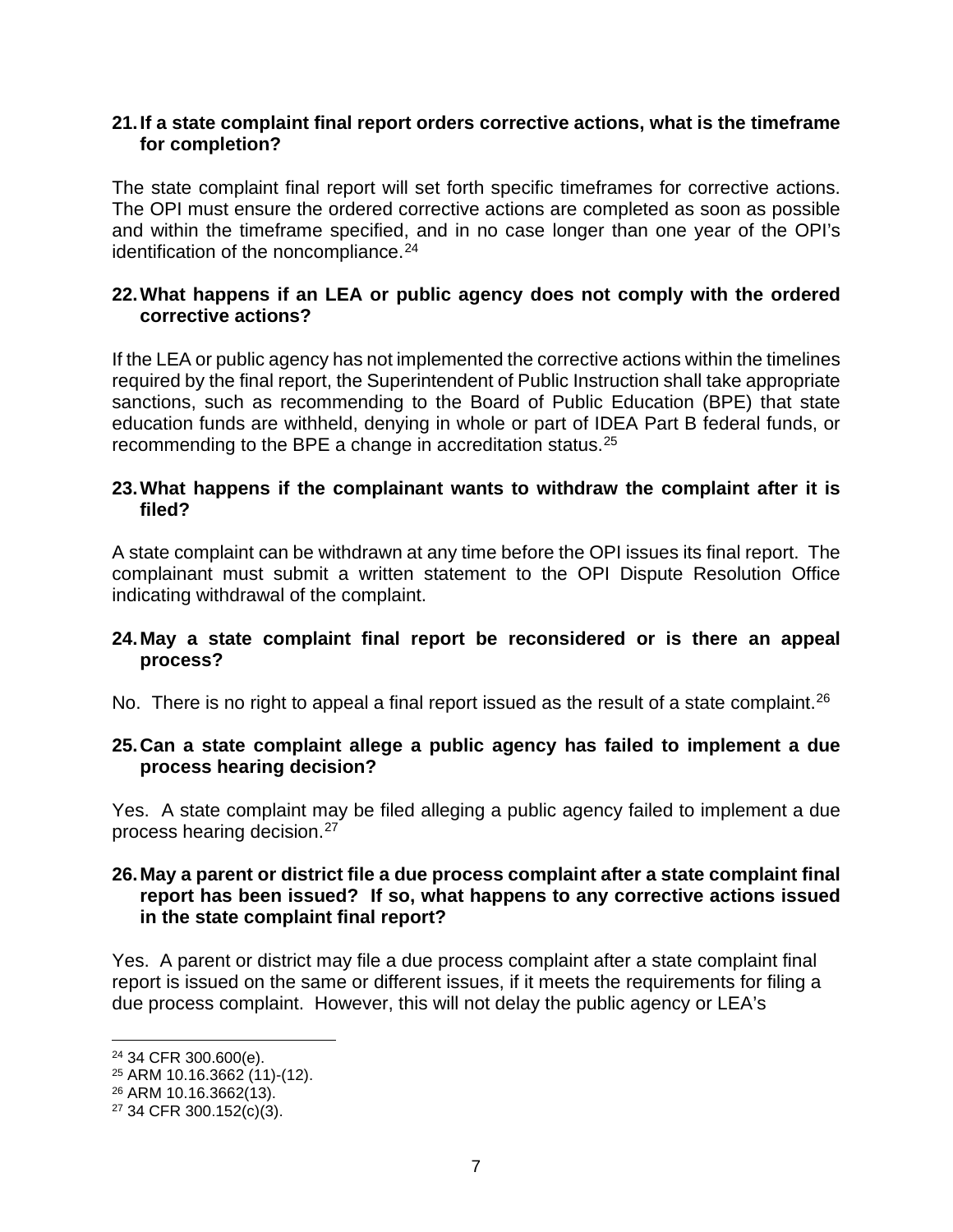responsibility to comply with the corrective actions issued in the state complaint final report. Pursuant to the OPI's general supervisory responsibility, the OPI is responsible for tracking and monitoring implementation of corrective actions ordered and completion of those actions within the timeframes ordered.<sup>[28](#page-7-0)</sup>

## **27.Can a parent of a parentally placed private school student file a state complaint?**

Allegations that can be raised in the state complaint process for parentally placed private school students are limited to the requirements set out in 34 CFR 300.132 through 300.135 (the provision of equitable services for parentally placed private school children with disabilities, expenditures, and consultation) and 34 CFR 300.137 through 300.144 (written affirmation of consultation, compliance, and the determination of equitable services).[29](#page-7-1)

Additionally, private school officials may file a state complaint that an LEA did not engage in consultation that was meaningful or timely or did not give due consideration to the views of the private school official.<sup>[30](#page-7-2)</sup> The private school official must provide the OPI Dispute Resolution Office the basis of the noncompliance by the LEA with the applicable private school provisions and must include any appropriate documentation.<sup>[31](#page-7-3)</sup> If the private school official does not agree with the final report of the OPI, the private school official may submit a complaint to the U.S. Secretary of Education.<sup>[32](#page-7-4)</sup>

# **28. What resources are available to assist with questions about filing a state complaint?**

More information about state complaints can be found on the OPI Dispute Resolution webpage for [state complaints](https://opi.mt.gov/Educators/School-Climate-Student-Wellness/Special-Education/Dispute-Resolution/State-Administrative-Complaint) or by calling the OPI Dispute resolution office at (406) 444-2046.

The Montana Empowerment Center (MEC), Montana's Parent and Training Information Center (PTI), is available to assist with questions about special education in general but does not provide legal advice or legal representation. More information about MEC can be found at [www.mtempowermentcenter.org](http://www.mtempowermentcenter.org/) or by calling 1-877-870-1190.

[Disability Rights Montana \(DRM\),](https://www.disabilityrightsmt.org/education/) Montana's federally mandated protection and advocacy system, is another resource for parents and can be contacted by calling 1-800-245-4743 or emailin[g request for service.](https://www.disabilityrightsmt.org/request-for-service-form/) In some situations, Disability Rights Montana may provide legal advice or legal representation.

<span id="page-7-0"></span><sup>28</sup> OSEP *Letter to Deaton* (May 19, 2015).

<span id="page-7-1"></span><sup>29</sup> 34 CFR 300.140(c).

<span id="page-7-2"></span><sup>30</sup> 34 CFR 300.136(a).

<span id="page-7-3"></span><sup>31</sup> 34 CFR 300.136(b)(1)-(2).

<span id="page-7-4"></span><sup>32</sup> 34 CFR 300.136(b)(3).